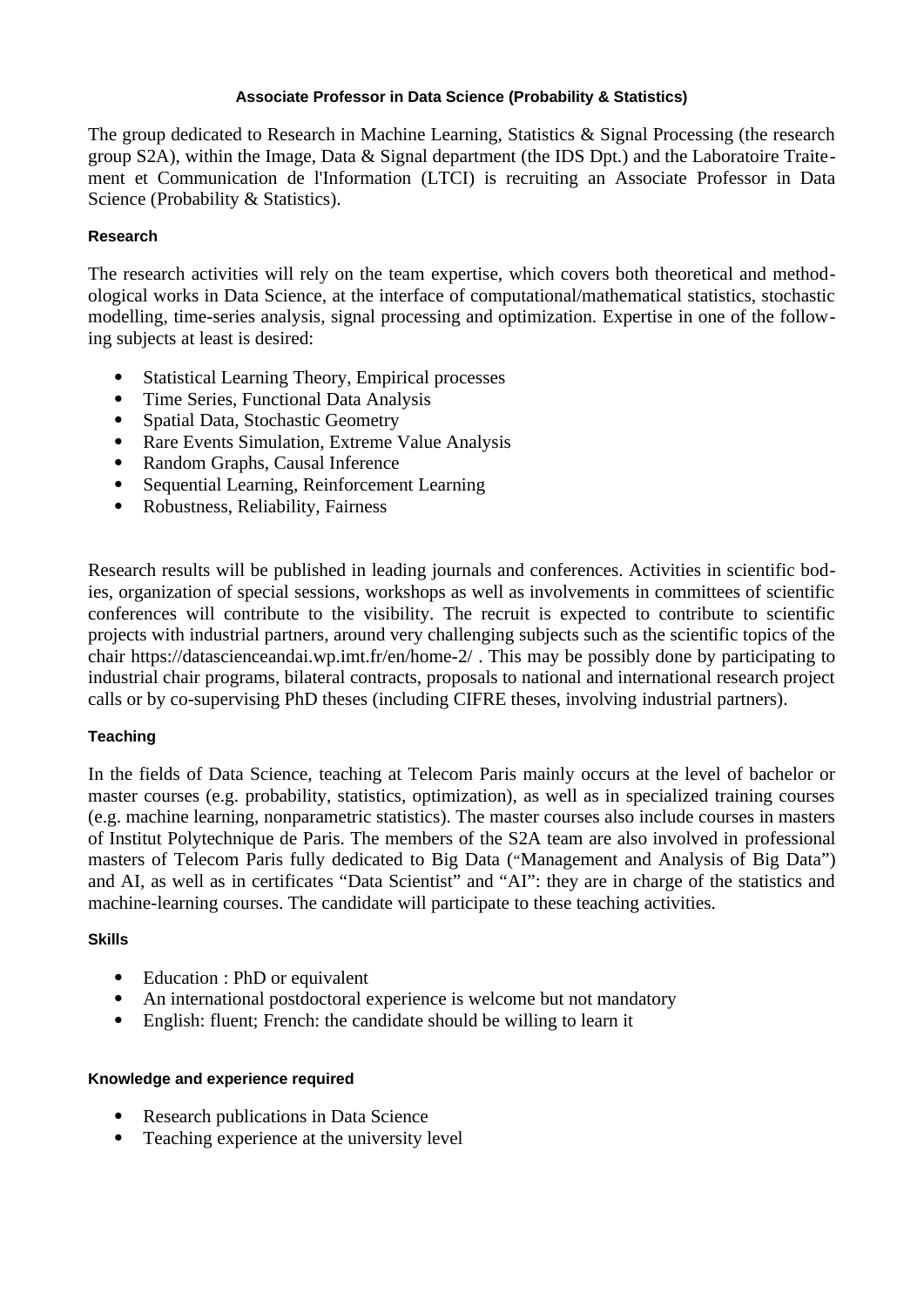# **Other Qualities and skills**

- · Capacity to work in a team and develop good relationships with colleagues and peers
- · Excellent writing and pedagogical skills

## **Additional information**

In the context of the Institut Polytechnique de Paris, the activities in Data Science and AI of the S2A team benefit from the center Hi!Paris [\(https://www.hi-paris.fr](https://www.hi-paris.fr/)), offering seminars, workshops and fundings through calls for project

# **The position**

- · Permanent position
- · 9 place Marguerite Perey 91120 Palaiseau France

# **Application**

Application must be performed through one of the websites

VF : https://institutminestelecom.recruitee.com/l/fr/o/enseignantchercheur-en-science-des-donneesprobabilitestatistique-a-telecom-paris-hf-cdi

VA : https://institutminestelecom.recruitee.com/o/enseignantchercheur-en-science-des-donneesprobabilitestatistique-a-telecom-paris-hf-cdi

Applicants should submit a single PDF file that includes:

- cover letter.
- · curriculum vitae,
- statements of research and teaching interests (4 pages)
- three publications
- · contact information for two references

### **Important dates**

- April 1st, 2022 : application deadline
- · Late April: interviews (by visio-conference eventually)
- September 2022: beginning

### **Contact**

Stephan Clémençon (Head of the S2A team) stephan.clemencon@telecom-paris.fr Anne Sabourin (Associate Professor within the S2A team) anne.sabourin@telecom-paris.fr For more info on being an Associate Professor at Telecom Paris, contact [rh@telecom-paris.fr](mailto:rh@telecom-paris.fr)

# **Other web Sites**

Département Traitement du Signal et des Images <https://www.telecom-paris.fr/fr/lecole/departements-enseignement-recherche/image-donnees-signal> Laboratoire du Traitement de la Communication et de l'information [https://www.telecom-paris.fr/](https://www.telecom-paris.fr/fr/recherche/laboratoires/laboratoire-traitement-et-communication-de-linformation-ltci) [fr/recherche/laboratoires/laboratoire-traitement-et-communication-de-linformation-ltci](https://www.telecom-paris.fr/fr/recherche/laboratoires/laboratoire-traitement-et-communication-de-linformation-ltci) Team S2A